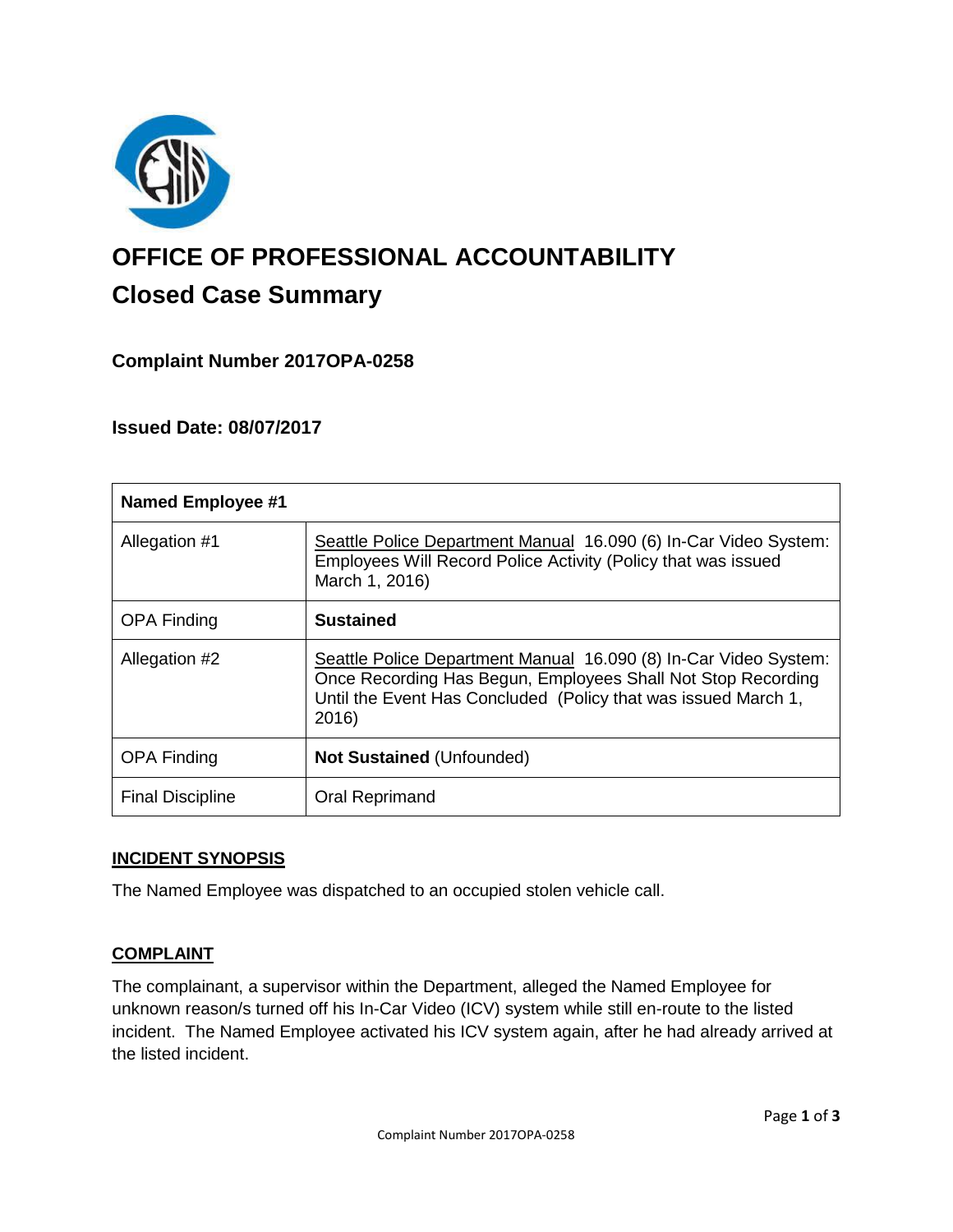## **INVESTIGATION**

The OPA investigation included the following actions:

- 1. Review of the complaint memo
- 2. Review of In-Car Videos (ICV)
- 3. Search for and review of all relevant records and other evidence
- 4. Interview of SPD employee

## **ANALYSIS AND CONCLUSION**

The evidence from the OPA investigation showed that the Named Employee was operating an ICV-equipped police car and was dispatched to a report of an occupied stolen vehicle. Furthermore, the evidence showed that the ICV system was not recording when the Named Employee arrived at the location to which he was dispatched. The Named Employee told OPA that the ICV system began recording when he (the Named Employee) activated the overhead emergency lights on his car while he was on his way to the location. The Named Employee said he turned off the ICV because he thought he had some distance to go before arriving at the location. However, the Named Employee was closer than he thought and a short distance later he got into a collision trying to back away from the stolen car. This, according to the Named Employee, distracted him and it was a few minutes before he remembered to activate his ICV. Given the requirements of the policy, the Named Employee failed to begin recording before his arrival at the scene of an incident to which he had been dispatched.

The Named Employee did not manually begin his ICV the first time related to this call. The ICV was automatically activated by his light bar while the Named Employee was still on his way to the call. Since the Named Employee was not yet required to have his ICV recording at the time he turned it off while still en-route, the OPA Director did not believe he violated this policy.

#### **FINDINGS**

#### **Named Employee #1**

#### Allegation #1

A preponderance of the evidence showed that the Named Employee failed to begin recording before his arrival at the scene of an incident to which he had been dispatched. Therefore a **Sustained** finding was issued for *In-Car Video System: Employees Will Record Police Activity.*

**Discipline imposed:** Oral Reprimand

#### Allegation #2

The OPA Investigation found no evidence of the allegation. Therefore a finding of **Not Sustained** (Unfounded) was issued for *In-Car Video System: Once Recording Has Begun, Employees Shall Not Stop Recording Until the Event Has Concluded.*